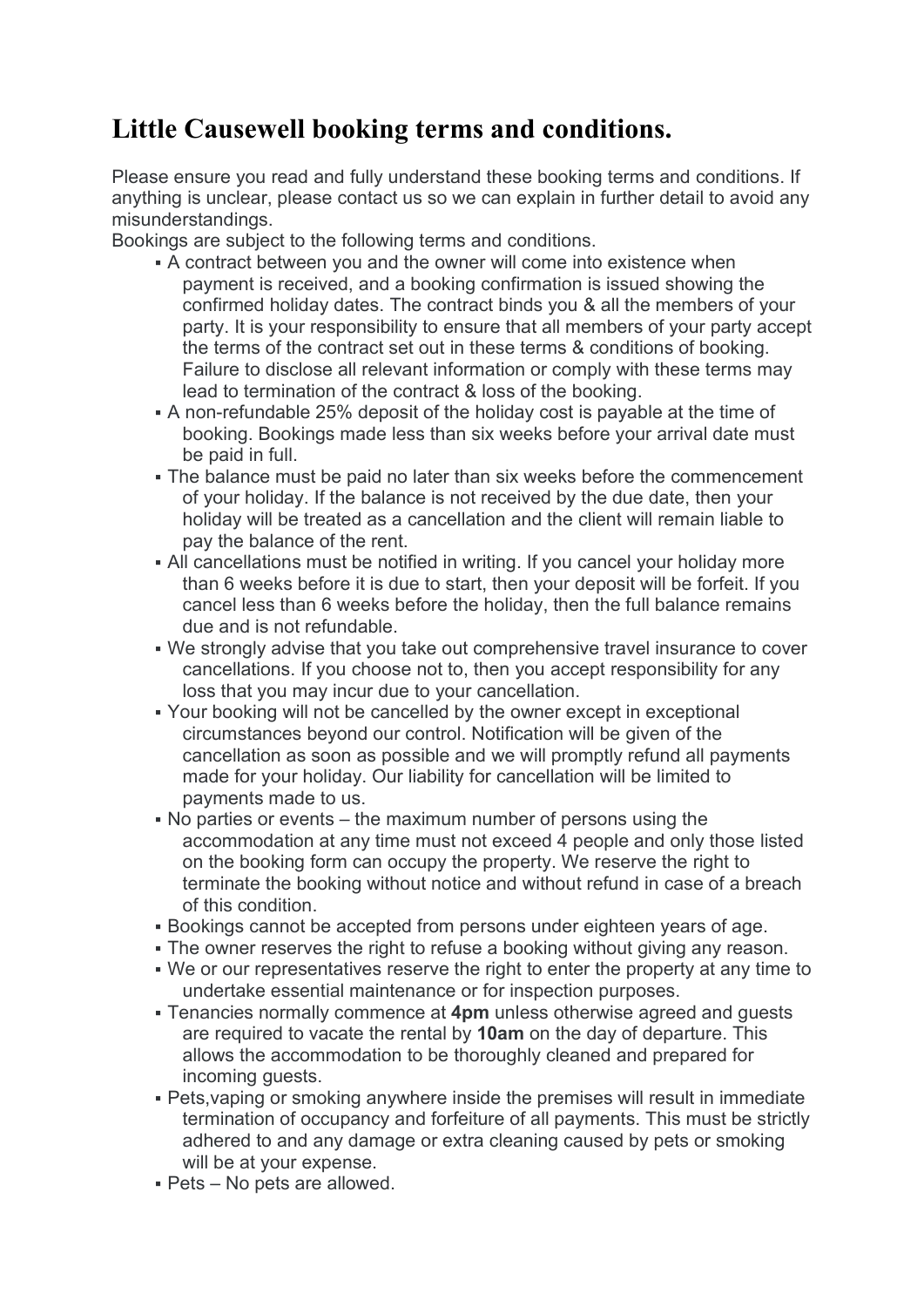- Damages and breakages please treat the facilities & accommodation with due care so that other guests may continue to enjoy them. If you notice something is missing or damaged in your accommodation, please let us know immediately so that we can take the appropriate action. If there has been any damage or breakages during your stay, we would be grateful if you could report them promptly, especially before check-out. The accommodation will be inspected at the end of the holiday & you may be charged for any loss or damage.
- Please do not move any furniture from one room to another.
- **Please remove shoes before entering the house.**
- Please lock the doors and close the windows when you leave the property unoccupied.
- Please make sure you switch off lights, heating, or any electrical appliances when you go out – we're an eco-friendly holiday home.
- Please don't take any bath towels with you to the beach.
- The owner reserves the right to make a charge to cover additional cleaning costs if the client leaves the property in an unacceptable condition.
- Please note that if any keys issued are not returned at the end of your stay, then the cost of replacement will be charged to you.
- The client may in no circumstance re-let or sublet the property, even free of charge.
- The owner shall not be liable for any temporary defect or malfunction of any equipment, machinery or appliance in the building, grounds.
- No compensation will be given for any temporary outage of electricity, gas, water, internet connection or television service.
- The owners are not responsible for the loss of any personal belongings or valuables of the guest.
- All inventory must remain in the property and not be taken to another property.
- Guests are responsible for the safety and security of their children at all times. Never leave children without adult supervision.
- Please park your vehicles in the designated parking are, ensuring cars do not block access for other vehicles or buildings. Parking is limited to 2 vehicles.
- Please respect the community and try to keep noise levels to a minimum, especially between 11 pm and 8 am.
- We reserve the right to terminate a holiday without compensation where the unreasonable behaviour of the persons named on the booking (or their guests) may impair the enjoyment, comfort or health of others.
- Barbecue please use the designated barbecue utensils and clean the barbecue after use.
- Candles are not allowed inside the house.
- Check-out Please vacate the property by 10am. Please ensure you have emptied the bins and left the premises in a clean and tidy condition, and ensure all the cooking utensils, cutlery and crockery are clean. For Covid reasons please could you put the bedsheets, duvet covers, towels and pillow cases into the bags that will be provided in the drawers in the bedroom.
- Any problem or complaint which the client may have concerning their holiday must be immediately reported directly to us and we will endeavour to put matters right. Any complaints not reported to us at the time and only